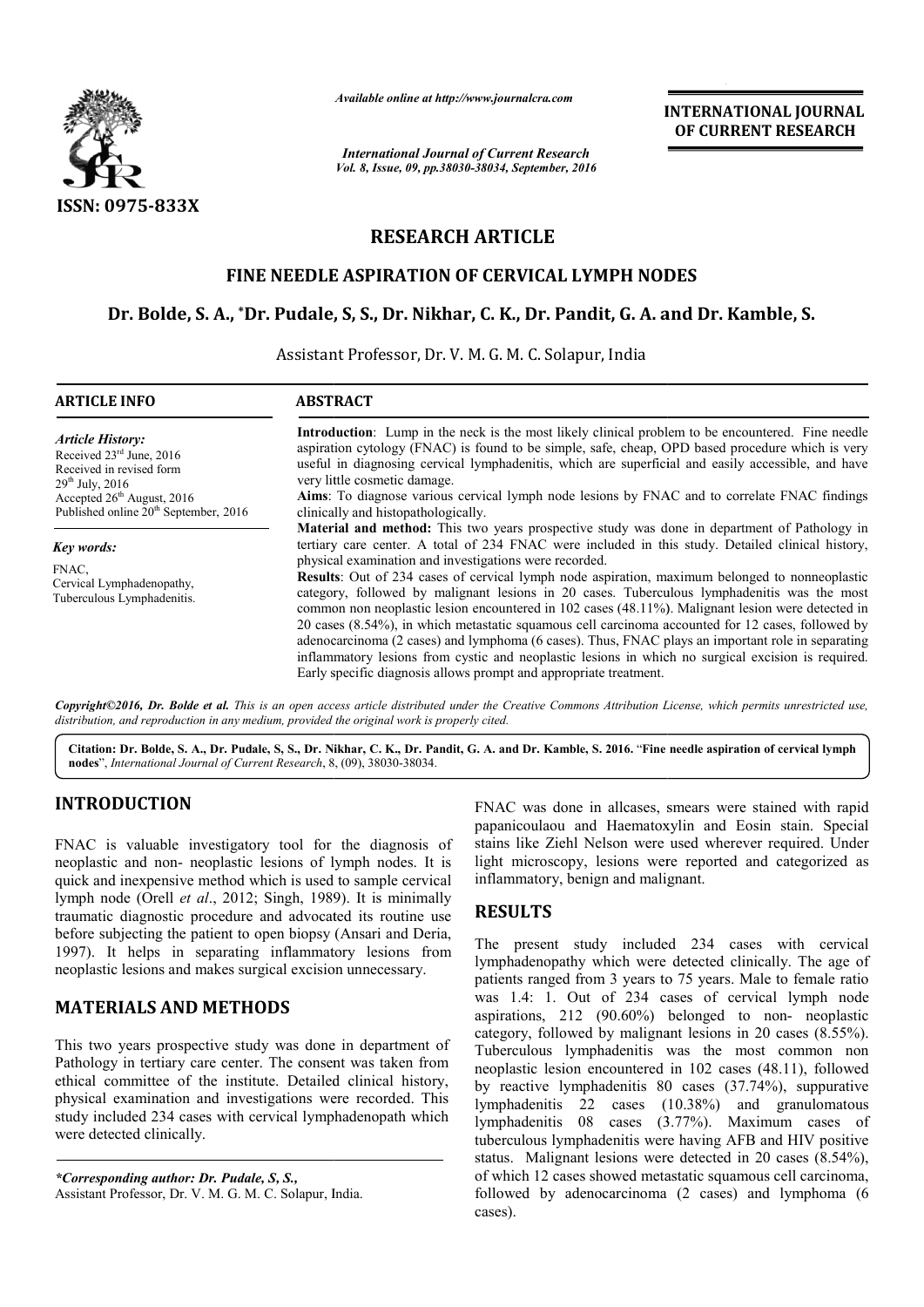### Table 1. Cytohistological correlation of lymph node lesions

| <b>CYTODIAGNOSIS</b>        | No. OF CASES $(T=234)$ | <b>No. OF BIOPSIES</b> | HISTOPATHOLOGICAL DIAGNOSIS |                    |                |  |
|-----------------------------|------------------------|------------------------|-----------------------------|--------------------|----------------|--|
|                             |                        |                        | <b>CORRECT ON HPR</b>       | <b>REACTIVE LN</b> | <b>TBLN</b>    |  |
| Reactive lymphadenitis      | 80 (37.74%)            | 08                     | 07                          |                    | 01             |  |
| TB lymphadenitis            | 102(48.11%)            | 30                     | 29                          | 01                 |                |  |
| Suppurative lymphadenitis   | $22(10.38\%)$          | 04                     | 03                          |                    | 0 <sub>1</sub> |  |
| Granulomatous lymphadenitis | 08(3.77%)              | 02                     |                             |                    | 02             |  |
| Metastatic SCC              | 12(5.13%)              | 03                     | 03                          |                    |                |  |
| Metastatic adenocarcinoma   | 02(0.85%)              | 02                     | 02                          |                    |                |  |
| <b>NHL</b>                  | $04(1.71\%)$           | 02                     | 02                          |                    |                |  |
| Hodgkin's disease           | 02(0.85%)              | 02                     | 02                          |                    |                |  |
| Inadequate                  | 02(0.85%)              | 02                     | NA                          | 02                 |                |  |
| <b>TOTAL</b>                | 234 (100%)             | 53                     | 48                          | 03                 | 04             |  |

No- Number TB – Tuberculosis

HPR – Histopathological report NHL – Non – Hodgkin's lymphoma

LN – Lymph node SCC – Squamous cell carcinoma

 $NA - Not$  applicable

| Table 2. comparison of present study with other studies for distribution |  |  |  |  |  |
|--------------------------------------------------------------------------|--|--|--|--|--|
| of lesions of lymph node                                                 |  |  |  |  |  |

| <b>ESION</b>                | S<br>(1974)<br>Frable&Frable | Ó<br>3orgesAM(1986)      | $\text{al}(1986)^{7}$<br>$\sharp$<br>Shaha | $(1996)^{8}$<br>ಸ<br>$\overline{a}$<br>Bandyopadhyay | Hag et al(2003) <sup>4</sup> | $\circ$<br>MazarIqbal et al (2010) | Present series |
|-----------------------------|------------------------------|--------------------------|--------------------------------------------|------------------------------------------------------|------------------------------|------------------------------------|----------------|
| <b>BENIGN/NONNEOPLASTIC</b> | 43 %                         | 14.96%                   | 53%                                        | 64%                                                  | 84%                          | $\blacksquare$                     | 90.60%         |
| a)Reactive                  | $\overline{\phantom{a}}$     | 6.58%                    | $\overline{\phantom{0}}$                   | 20%                                                  | 45%                          | 13.63 %                            | 34.19%         |
| b)Tuberculosis              | $\overline{\phantom{a}}$     | 8.38%                    | $\overline{\phantom{a}}$                   | 44%                                                  | 30%                          | 70.45%                             | 43.59%         |
| c)Others                    |                              | $\overline{\phantom{a}}$ | ۰                                          | $\blacksquare$                                       | 9%                           | $\blacksquare$                     | 12.82%         |
| <b>MALIGNANT</b>            | 57%                          | 66.95%                   | 44%                                        | 30%                                                  | 16%                          | $\overline{\phantom{a}}$           | 8.54%          |
| a)Metastatic carcinoma      | $\overline{\phantom{a}}$     | 65%                      | 33%                                        | 24%                                                  | 11%                          | 11.36 %                            | 5.98%          |
| i)SCC                       |                              | 50.56%                   | 22%                                        | 14%                                                  | $\qquad \qquad \blacksquare$ | $\overline{\phantom{a}}$           | 5.13%          |
| ii) Adenocarcinoma          | $\overline{\phantom{a}}$     | 4.51%                    | 11%                                        | 4%                                                   | $\overline{\phantom{a}}$     | $\overline{\phantom{a}}$           | 0.85%          |
| iii) Others                 | ۰                            | 9.93%                    |                                            | 6%                                                   |                              | $\overline{\phantom{a}}$           |                |
| b)Lymphomas                 | -                            | 1.95%                    | 11%                                        | 6%                                                   | $5\%$                        | 4.54 %                             | 2.56%          |
| <b>INCONCLUSIVE</b>         | $\overline{\phantom{a}}$     | 5.41%                    | $\overline{\phantom{a}}$                   | $\blacksquare$                                       | $\overline{\phantom{a}}$     | ٠                                  |                |
| <b>INADEQUATE</b>           |                              | 12.68%                   | 3                                          | 6                                                    |                              | $\overline{\phantom{a}}$           | 0.85%          |

SCC- Squamous cell carcinoma

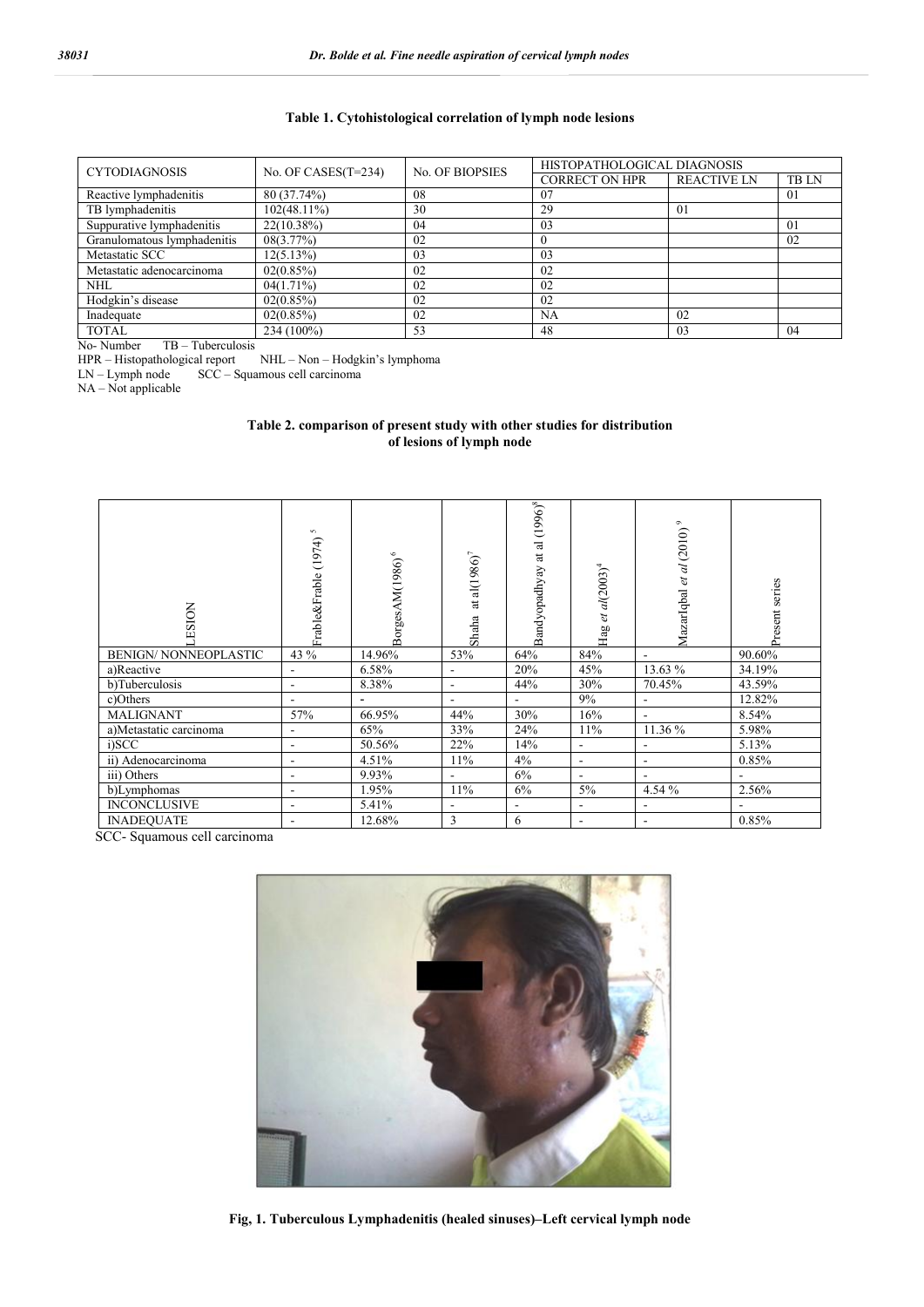

Fig. 2. TB Lymphadenitis (H & E, High Power) –Epithelioid granuloma with necrosis



Fig. 3. TB Lymphadenitis (H & E, High Power) – Multi-nucleated giant cell



Fig. 4. Cervicle Lymphnode (H & E, Low Power) - Epithelial metastases (SCC)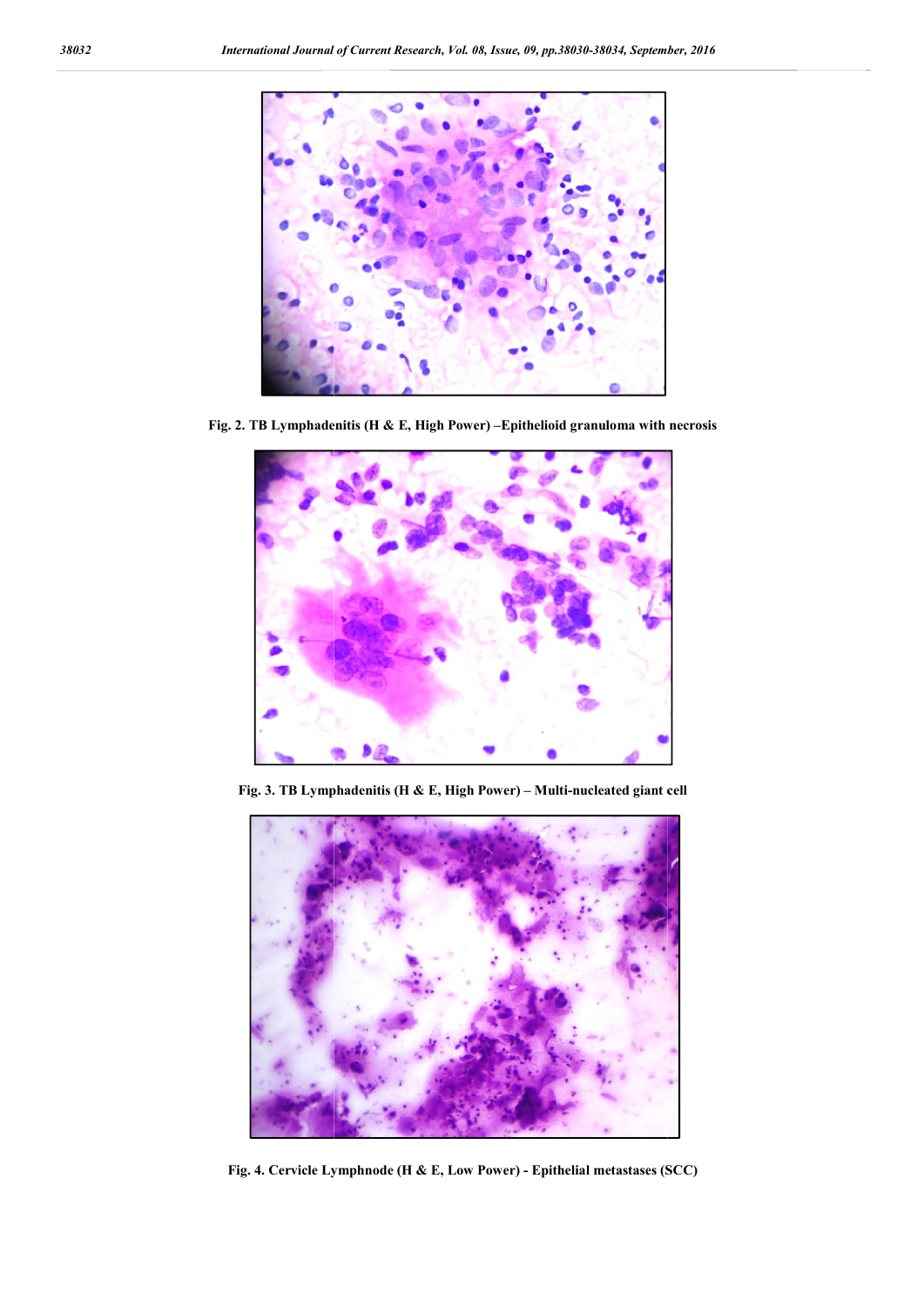Table 3. comparison of distribution of malignant lymph node lesions with other studies

| Authour                 | Lymphoma | Metastatic malignacy |
|-------------------------|----------|----------------------|
| Hag <i>et al</i> (2003) | $5\%$    | $11\%$               |
| Abdul et al (2011)      | $2\%$    | $6\%$                |
| Farzana et al (2010)    | $3.9\%$  | $4.5\%$              |
| Fatima et al (2011)     | 5.5 %    | $8.7\%$              |
| Present study           | $2.56\%$ | 5.98%                |



#### Fig. 5. Cervicle Lymphnode (Pap stain, High Power) - Epithelial metastases (SCC)

The larynx was the most common site of primary metastasizing to cervical lymph node. The cytologic diagnosis of lymph node FNA cases was confirmed on histopathology in 48 (90.57%) out of 53 lymph node biopsies.

### DISCUSSION

In the present study, age group of patients ranged from 3 years to 75 years with. Male to female ratio was 1.4:1. With respect to this, Hag *et al*. (2003) found wide age range of 7 months to 90 years. In the present study, 234 cervical lymph nodes aspirates were studied. The benign and non-neoplastic lesions formed the largest group in the present series (90.60%) and this is consistent with the observations as described in table number 2. Among the non- neoplastic group, tuberculous lymphadenitis was the most frequent lesion observed. Similar observations were reported by Bandopadhyay *et al*. (1996) and Borger, (1991). High prevalence of tuberculosis in our country explains high incidence of tuberculosis in the present study (Park, 2007). In maximum number of cases of tuberculous lymphadenitis, epitheliod cell granulomas with necrosis was observed. Gupta *et al*. (1992), Raguveer *et al* . (1998) and Sen *et al*. (1999) have also observed similar results. Twenty lymph node aspirates were positive for malignancies in the present much more frequently than lymphoma. With respect to this, all of the authors enlisted in table number 3 found similar observations.

#### Acknowledgement

Patients and their families who had given consent for FNAC.

### Conclusion

FNAC is found to be a simple, safe, inexpensive OPD based procedure which is very useful in diagnosing superficial and FNAC is found to be a simple, safe, inexpensive OPD based<br>procedure which is very useful in diagnosing superficial and<br>easily accessible cervical lymph node lesions. It helps in separating inflammatory lesions from neoplastic lesions and makes surgical excision unnecessary. Early specific diagnosis such as tuberculosis allows prompt and appropriate treatment. Thus, FNAC plays an important role in diagnosing various cervical lymph node lesions and helps in avoiding unnecessary surgical intervention. cervical lymph node lesions and helps in avoiding unnecessary<br>surgical intervention.<br>**REFERENCES**<br>Ansari, M. and Deria, N. 1997. "Origins of Fine Needle ating inflammatory lesions from neoplastic lesions and<br>s surgical excision unnecessary. Early specific diagnosis<br>as tuberculosis allows prompt and appropriate treatment.<br>FNAC plays an important role in diagnosing various

#### REFERENCES

- Aspiration Cytology", *journal clinical pathology* , 10; 541- 543.
- Bandopadhayay, S.N. *et al*. 1996. 1996. "Role of Fine Needle Aspiration Cytology in the diagnosis of cervical Aspiration Cytology in the diagnosis of collymphadenopathy", WO & HNS; vol.48(4): 289-294.
- Borges, A.M. 1991. Aspiration cytology in the management of head and neck masses. In: Krishnamurthy SC, editor. head and neck masses. In: Krishnamurthy SC, editor.<br>Aspiration cytology for clinicians and pathologists. 1<sup>st</sup> ed. Bombay: TATA Press Limited.
- Farzana, S., Mirza, T., Mustafa, S., Saima, S., Sharafat, S. 2010. An experimental status of fine needle aspiration 2010. An experimental status of fine needle aspiration cytology of head and neck lesions in a tertiary care scenario. *Journal of Basic and Applied Sciences,* 6(2):159- 162.
- Fatima, S., Arshad, S., Ahmad, Z., Hasan, S. 2011. Spectrum of Cytological findings in patients with Neck Lymphadenopathy - Experience in a tertiary Care Hospial in Pakistan. Asia Pacific journal of Cancer Prevention, vol 12.
- Frable WJ, Frable MA. Thin needle aspiration biopsy in the diagnosis of head and neck tumors. The laryngoscope 1974;84: 1069-1077 MA. Thin needle aspiration biopsy in the<br>ead and neck tumors. The laryngoscope<br>077, M., Chandra, M. 1992. Critical appraisal
- Gupta, A.K., Nayar, M., Chandra, M. 1992. Critical appraisal of fine needle aspiration cytology in tuberculous lymphadenitis. *Acta Cytologica,* 36(3): 391-394.
- Hag, I.A.E., Chiedozi, L.C., Reyees , Reyees, F.A.A., Kollur, S.M. 2003. Fine needle aspiration cytology of head and neck masses : seven years experience in tertiary care hospital. *Actacytologica,* 47:387-389. needle aspiration cytology of head and neck<br>ven years experience in tertiary care hospital.<br>*ica*, 47:387-389.<br>yat, A.S., Ghulam, H.B. *et al*. 2011. Study on
- Khan, A.H., Hayat, A.S., Ghulam, H.B. et al. 2011. Study on Role of Fine Needle aspiration Cytology in Cervical lymphadenopathy. World Applied Sciences Journal. 12 (11):1951-1954.
- Mazar, I., Anis, S., Asadullah, A. 2010. Frequency of tuberculosis in cervical lymphadenopathy. Journal of *Surgery Pakistan,* 15(2):107 15(2):107-109.
- Orell, S.R., Sterret, G.F., Walters, Max, N.I., Darrel Whitaker, D. 2012. Ed., Manual and atlas of fine needle aspiration D. 2012. Ed., Manual and atlas of fine needle asp cytology, 5<sup>th</sup> ed. London, Churchill Livingstone, 1-3.
- Park, K. 2007. Textbook of preventive and social medicine. 19thed: Jabalpur; M/S BanarsidasBhanot Publications.
- Raghuveer, C.V., Bhattacharya , Bhattacharya, S., Pai, M.R. 1998. Fine needle aspiration cytological study. *Indian Journal of Pathology and Microbiology,* 41:206.
- Sen, R. 1999. Cytomorphological pattern in tuberculous lymphadenitis. *Indian Journal of Tuberculosis Indian Journal of Tuberculosis*,46:125.